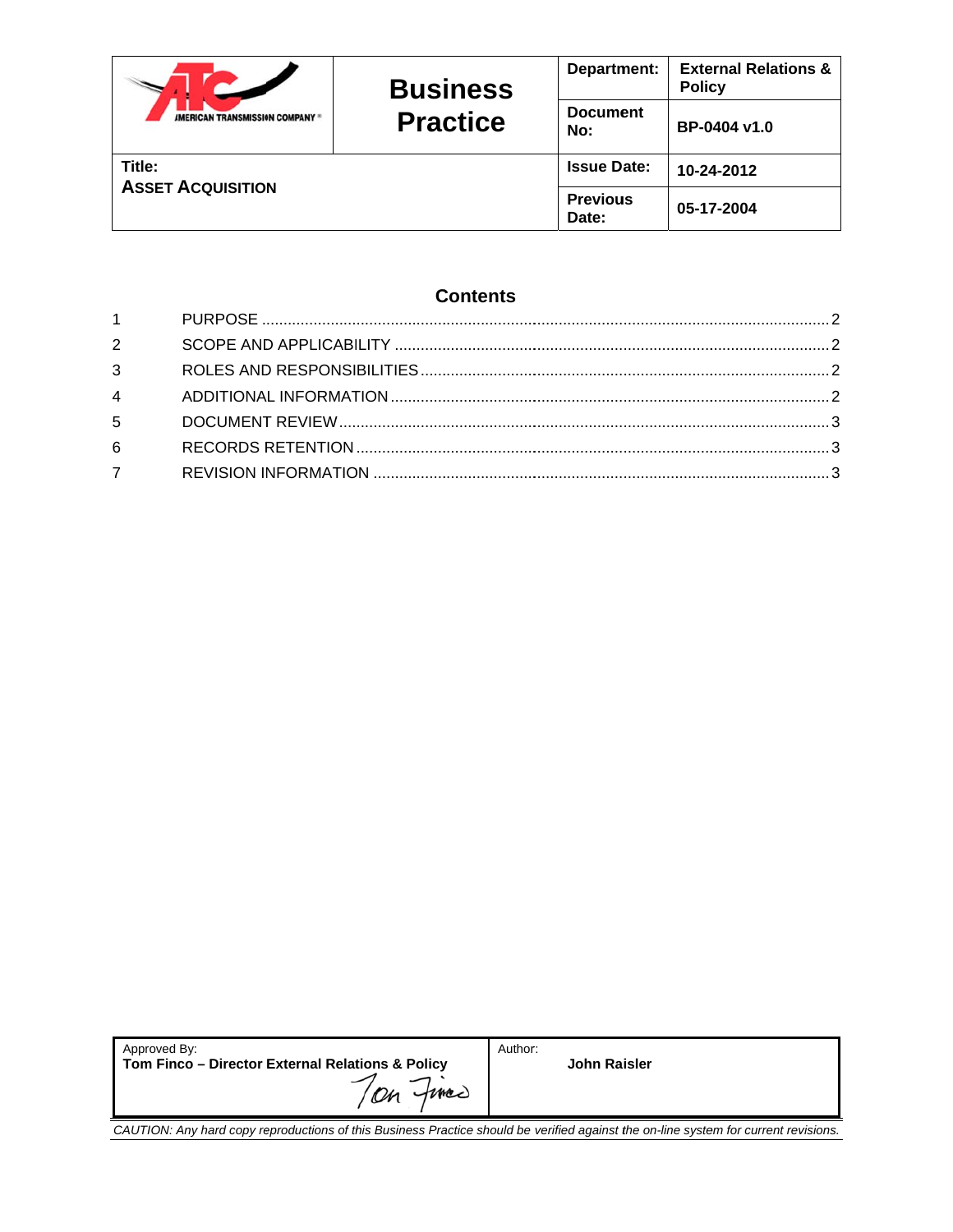#### **1 PURPOSE**

The purpose of this Business Practice is to provide an overview of how ATC performs asset acquisitions of facilities that support the ATC transmission system.

ATC welcomes the opportunity to acquire additional transmission assets that complement our existing network. The process of transferring assets with Net Book Values of less than  $$10,000,000$ <sup>1</sup> to ATC is begun with a proposal of transfer, written by the current facility owner, and received by ATC. Once received, ATC will delineate the information needed to evaluate the proposed transfer. At the conclusion of the due diligence process, ATC shall decide whether to accept the proposal and communicate its decision with the prospective transferor by letter. (Assets meeting certain net book value criteria may be requested for transfer in exchange for membership units in ATC LLC. All acquisitions involving ATC membership units require approval by the ATC Board of Directors.)

# **2 SCOPE AND APPLICABILITY**

This Business Practice applies to transactions (acquisitions, transfers and sales) of transmission facilities between ATC and its Customers. .

A due diligence review will be performed for assets proposed to be transferred. This review may include, but is not limited to, the following activities: engineering review of facilities, financial analysis of property units; physical inspection of facilities, environmental review and assessment of associated land rights. Supporting documentation will be required from the prospective transferor.

Required documentation includes:

- Physical and Electrical drawings to demonstrate the current facility configuration and capability
- An inventory, including plant accounting records, to determine the current facility Net Book Value
- Historical operation and maintenance documentation
- Documented proof of land rights to be transferred.
- Proof of all required certificates or authorizations provided by state or local government authorities to be transferred (e.g., Certificate of Public Convenience and Necessity (CPCN), DNR permits, etc.).

# **3 ROLES AND RESPONSIBILITIES**

The External Relations and Policy Department of ATC is the lead department for the asset acquisition process which is further described in the Asset Acquisition Procedure PR12-04. Additional functional areas of ATC participate in the Due Diligence review as appropriate.

# **4 ADDITIONAL INFORMATION**

-

Facilities proposed for transfer will be evaluated upon information supplied by the prospective transferor as well as ATC generated data. The ATC asset transfer process is fully described in the ATC Asset Acquisition procedure Document PR-1204. As a first step in the process, ATC will provide an *Asset Transfer Customer Checklist* (See PR-1204), which will describe in detail the information requested*.* 

#### *CAUTION: Any hard copy reproductions of this Business Practice should be verified against the on-line system for current revisions.*

 $1$  For transfers valued at over \$10,000,000.00 a FERC order must be received approving the transfer of assets under §203 of the Federal Power Act. Consult the ATC Legal Department before commencing negotiations if the transaction has a value over \$10,000,000.00. \$25,000,000 is the current authorization level threshold for the CEO. Confirm with the ATC Expenditure Authorization & Invoice Approval Policy for the current threshold level.